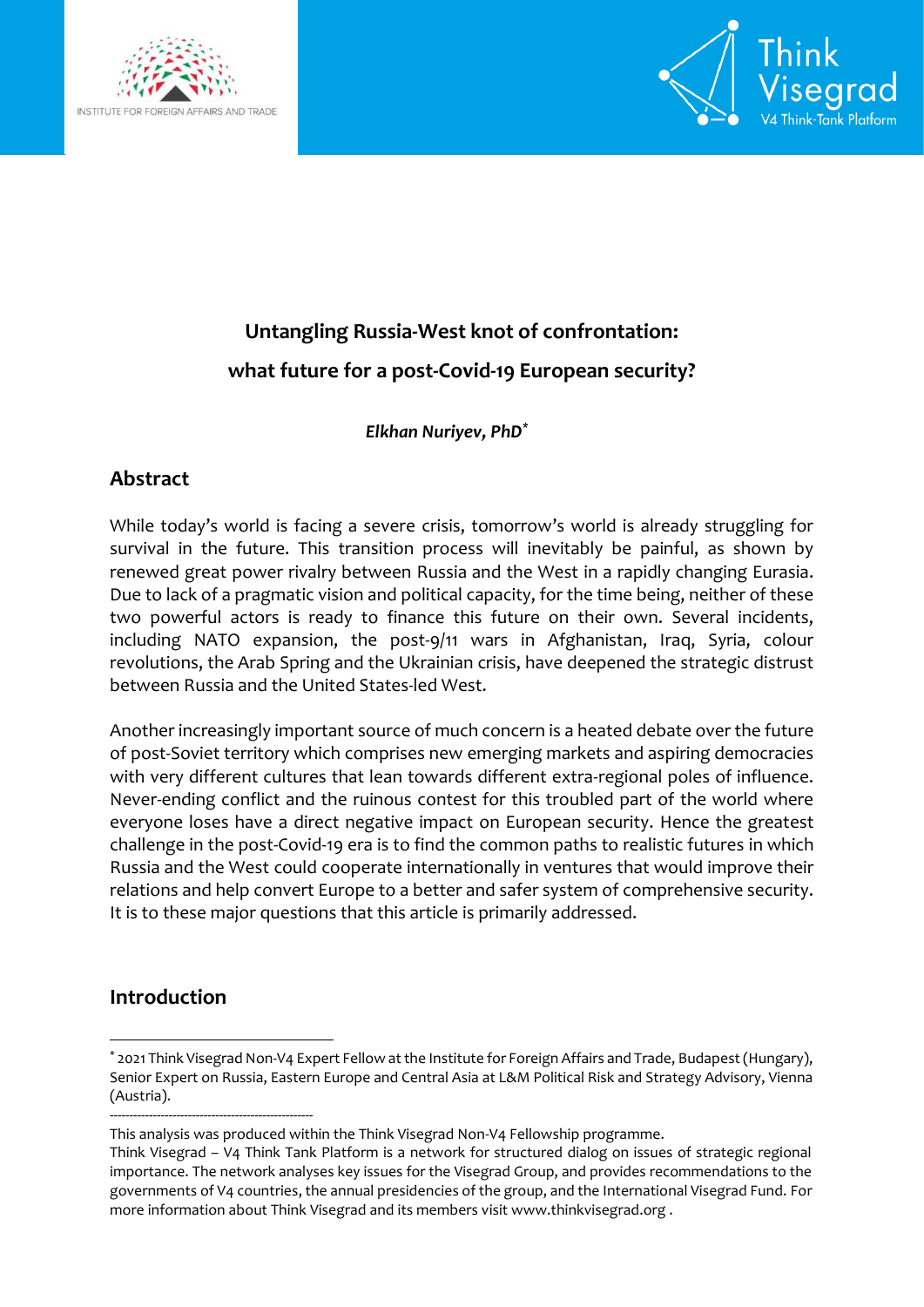

1



Obviously, Russia-West relations have seriously deteriorated over the past several years. This relationship is now worse than during the Cold War period. Some already have called the new situation the beginning of a new Cold War.<sup>1</sup> Certainly, there is a risk that Russia-West confrontation may further escalate and that a structural, if not strategic, conflict is emerging with possible significant consequences.

But yet, the current deep crisis in West-Russia relations is not a new Cold War. It is not even a renewed East-West divide. It is a grand high-stakes geopolitical game that has been fuelled by decades of mutual mistrust and competing interests of great powers. This explains why Russia-West relations have sunk to their lowest level in modern times, not to mention they have always been complicated and intriguing.

Amid lingering geopolitical concerns, the situation in Europe in recent years has indeed become highly uncertain and full of new security threats. This is mainly due to the mounting tensions over war-torn Ukraine and insurmountable differences between the West and Russia. The real risk now is that along with quite a lot of long-simmering regional conflicts, one could see how a renewed escalation would lead to outbreak of another world war. That is the main thing the world has to guard against.

In the next coming years, it will be difficult for Russia and the West to agree on key contemporary European security issues. The very fact that top American and Russian diplomats made no major breakthrough at the January 2022 talks in Geneva, Brussels and Vienna<sup>2</sup> has shown that Russia and the Western powers are still not prepared to reach a compromise on many tough strategic problems. Right from the start, the main goal was to establish a dialogue between both sides, even despite their different approaches to the future of European security. The crux of the issue is that amid the current intricacies of the US-Russia-EU triangle, these differences have an obvious impact on neighbouring post-Soviet partner countries, which are straddling fault lines and choosing sides in the Eurasian region. The biggest challenge will therefore be to find the real strength to continue the dialogue aimed at easing current tensions and building consensus. For this to occur, however, Russia and the US, as well as the EU, NATO and OSCE, must show more

<sup>1</sup> For interesting overviews, see Richard N. Hass, "Cold War II," *Project Syndicate*, February 23, 2018, [https://www.project-syndicate.org/commentary/new-cold-war-mainly-russia-s-fault-by-richard-n--haass-2018-](https://www.project-syndicate.org/commentary/new-cold-war-mainly-russia-s-fault-by-richard-n--haass-2018-02) [02;](https://www.project-syndicate.org/commentary/new-cold-war-mainly-russia-s-fault-by-richard-n--haass-2018-02) Sergei Karaganov, "The West's Unilateral Cold War," *Project Syndicate*, March 20, 2018, [https://www.project-syndicate.org/commentary/west-and-russia-no-new-cold-war-by-sergei-karaganov-](https://www.project-syndicate.org/commentary/west-and-russia-no-new-cold-war-by-sergei-karaganov-2018-03)[2018-03.](https://www.project-syndicate.org/commentary/west-and-russia-no-new-cold-war-by-sergei-karaganov-2018-03)

<sup>&</sup>lt;sup>2</sup> For background, see Shaun Tandon and Jonathan Braun, "West Warns Russia Against 'Any' Ukraine Incursion," *The Moscow Times*, January 20, 2022[, https://www.themoscowtimes.com/2022/01/20/west-warns](https://www.themoscowtimes.com/2022/01/20/west-warns-russia-against-any-ukraine-incursion-a76107)[russia-against-any-ukraine-incursion-a76107;](https://www.themoscowtimes.com/2022/01/20/west-warns-russia-against-any-ukraine-incursion-a76107) see also Brendan Cole, "Ukraine's Future Looks Bleak As Russia Runs Out of Patience," *Newsweek*, January 14, 2022, [https://www.newsweek.com/russia-ukraine-nato-talks](https://www.newsweek.com/russia-ukraine-nato-talks-steven-pifer-vladimir-putin-1669453)[steven-pifer-vladimir-putin-1669453.](https://www.newsweek.com/russia-ukraine-nato-talks-steven-pifer-vladimir-putin-1669453)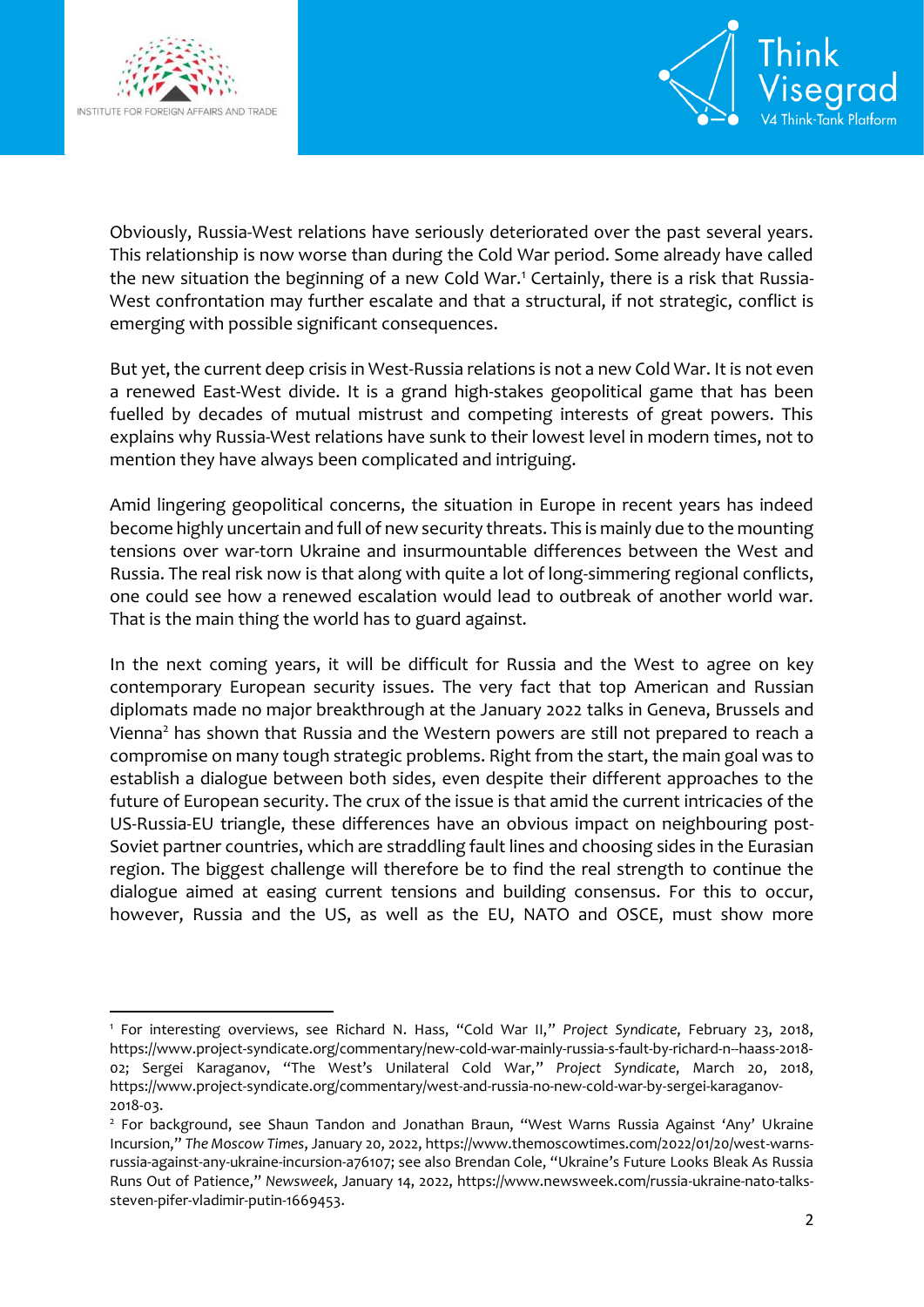

1



seriousness and flexibility in the main issues of contention and should demonstrate stronger political will in security negotiations.<sup>3</sup>

# **The shadow side of the geopolitical chessboard**

The current international situation reminds one of a chess game in which kings, queens, and pawns are moved with an illusion of an absent opponent, neglect for his possible moves, and unawareness of potential positions of the opposing chess pieces. Yet in this game the chessboard is a very real battlefield with such hotspots challenging global security as Syria, Iraq, Afghanistan, North Korea, Iran and other modern pivot states. The ability to see the entire battleground is therefore crucial. Meanwhile, as the true positions of the rival players on the Eurasian chessboard are unknown to Western decision-makers, they are just moving chess pieces around, without knowing how to take the king. That is precisely why the United States, NATO and the EU often move their pieces down the flanks of the grand chessboard to avoid the centre, where their positions are more vulnerable.

In turn, Russia not only sees where major players are on the grand chessboard, it sees the entire geopolitical battleground with great clarity, round-the-clock, real time, and in all types of situations. Since Russian President Vladimir Putin comprehends the global line-up of forces with that kind of lucidity and his Western opponents do not, Russia enjoys an advantageous position that can determine its victory.

It is no coincidence that the Kremlin leader makes moves with masterful skill – going after the West's strategic centres of gravity with much more efficiency. Perhaps more than any other leader, Putin, by virtue of his long-time Soviet intelligence experience, understands how Western democracies operate in the contemporary world. He likewise knows how to use the West's clout against the West itself. But while the Russian President has been making bold moves with the right motives at the right moment, and Russia has been rapidly returning to global power politics, the West has not been standing idly by. It has been relentlessly trying to contain Russia, and if necessary, reduce its growing role in international affairs.

The most striking thing for the West is how Putin is advancing Russia's national interests against those of its rivals. True, boldness, creativity and independence are the main assets of his leadership. He always plans and thinks ahead, and then makes the right move that brings him success. Western leaders just cannot understand how Putin has thus far managed to keep Russia ahead in the geopolitical game. All attempts by the United States and the EU, obsessed with weakening Russia at all costs, to isolate and sanction Moscow have so far proved futile. The containment strategy has had a reverse effect: it has fuelled

<sup>3</sup> Elkhan Nuriyev, "Egy újabb eszkaláció egy újabb világháború kitöréséhez vezethet" (A new escalation could lead to another world war), Interview by Edith Krisztina Dócza, *Magyar Nemzet*, January 19, 2022, [https://magyarnemzet.hu/kulfold/2022/01/egy-ujabb-eszkalacio-egy-ujabb-vilaghaboru-kitoresehez-vezethet.](https://magyarnemzet.hu/kulfold/2022/01/egy-ujabb-eszkalacio-egy-ujabb-vilaghaboru-kitoresehez-vezethet)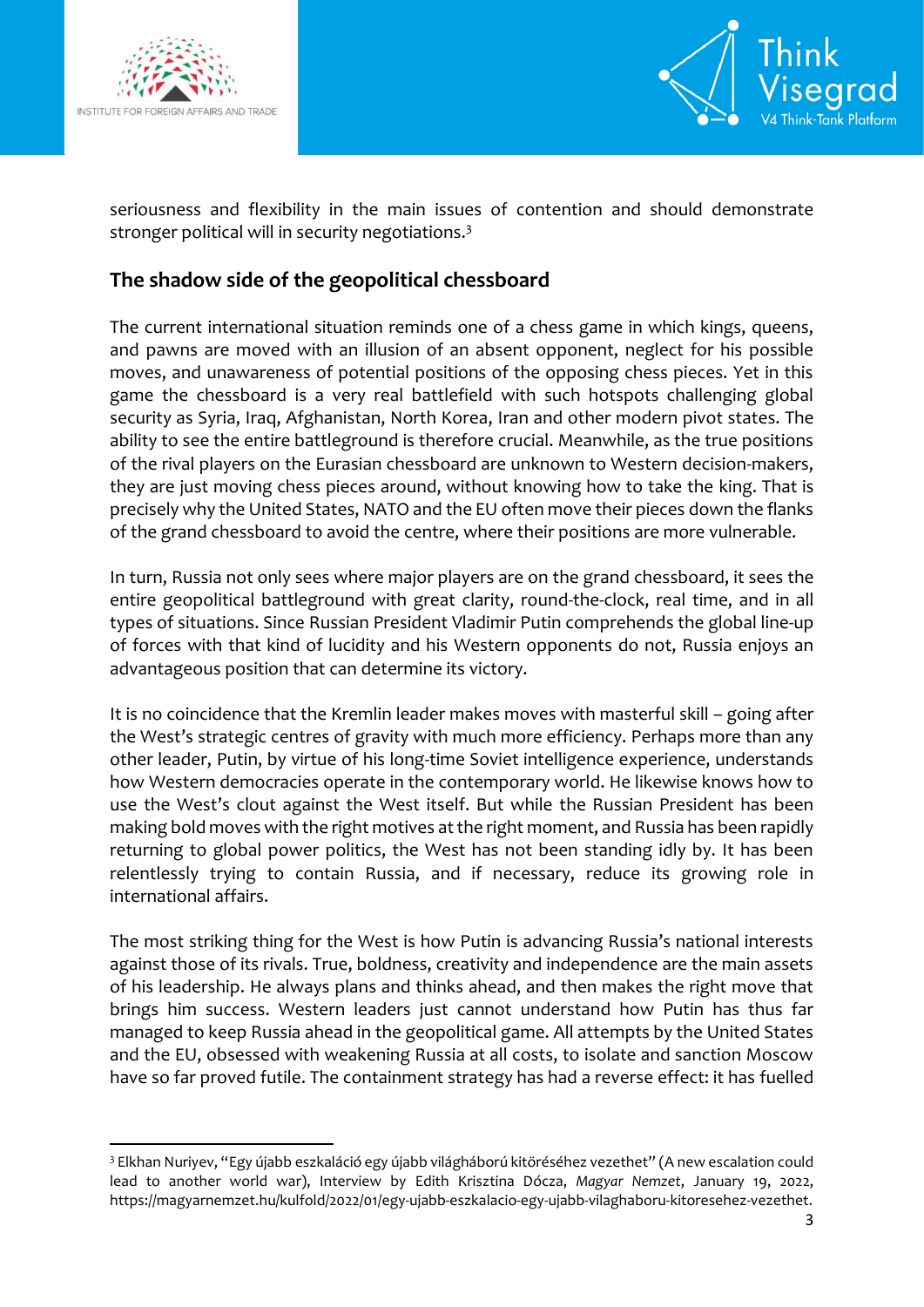



anti-Western sentiment in Russia, deepened considerable strains in the EU-Russia relations and raised the risk of an unintended flare-up with the United States.

More recently, Putin's public announcement of obtaining new nuclear weapons<sup>4</sup> has sharply raised the stakes of a direct U.S.-Russia confrontation, which currently risks reaching a dangerous point. If Putin's announcement is not sabre rattling and Russia's nuclear strategic posture has indeed undergone profound changes, then it means not just an improved nuclear arsenal but a shift in the global power balance that could be called a genuine revolution in military affairs.<sup>5</sup> Yet even so, Moscow is unlikely to be interested in a broader conflict. Rather, it would like to reconstruct its relations with the West as this is essential to addressing many of today's persisting challenges to global peace and security. After all, both sides share far more than just common history and geography. Their strategic, long-term interests overlap over a variety of global threats, including proliferation of weapons of mass destruction and international terrorism.

In the meantime, unending mutual accusations, allegations and claims are creating an environment where mutual estrangement, misunderstanding and different perceptions are separating Russia from the Western world and dividing the West itself over how best to proceed on Russia. Areas of serious disagreement include U.S.-Russian competing military operations in Syria, Ukraine's prolonged crisis, NATO's enlargement, missile defence system, lingering conflicts in the post-Soviet Eurasian countries, escalating cyber breaches, and dependencies in the field of oil and gas. The fact that these disputes remain very much at the core of what divides Russia and the West today and that they have not yet been addressed through common effort means that both sides are ill-prepared to strike a bargain that would account for joint security concerns.

#### **A new Eurasian geopolitical axis**

1

Against a markedly different geopolitical backdrop compared to the Cold War era, the sharp deterioration of Russian-Western relations has a negative impact on the security environment in today's vastly turbulent Eurasia. Not for the first time in its long history, big geopolitics is emerging as a powerful tool in shaping the Eurasian security system. As always, Eurasia, which sits at the heart of a knot of strategic issues that surround international politics, is dominating the global chessboard. Several major players – the United States, Russia, the EU, China, and the Islamic world – have arisen today in the

<sup>4</sup> For an interesting analysis, see Steven Pifer, "Putin on the Nukes," *Order from Chaos*, Brookings Institution, March 2, 2018, [https://www.brookings.edu/blog/order-from-chaos/2018/03/02/putin-on-the-nukes/;](https://www.brookings.edu/blog/order-from-chaos/2018/03/02/putin-on-the-nukes/) Akshai Vikram, "Russia's New Nuclear Weapons: Understanding Avangard, Kinzhal, and Tsirkon," *Nuclear Network*, Center for Strategic and International Studies, August 2, 2021, [https://nuclearnetwork.csis.org/russias-new](https://nuclearnetwork.csis.org/russias-new-nuclear-weapons-understanding-avangard-kinzhal-and-tsirkon/)[nuclear-weapons-understanding-avangard-kinzhal-and-tsirkon/.](https://nuclearnetwork.csis.org/russias-new-nuclear-weapons-understanding-avangard-kinzhal-and-tsirkon/)

<sup>&</sup>lt;sup>5</sup> In an interview aired on 12 December 2021 as part of a documentary film called "Russia: New History," Russian President Vladimir Putin made a big claim that Russia is a world leader in the development of advanced weapons unconditionally. For more on this issue, see "Russia leads the world in hypersonic missiles tech, Putin says," *Reuters*, December13, 2021[, https://www.reuters.com/world/russia-leads-world-hypersonic](https://www.reuters.com/world/russia-leads-world-hypersonic-missiles-tech-putin-says-2021-12-12/)[missiles-tech-putin-says-2021-12-12/.](https://www.reuters.com/world/russia-leads-world-hypersonic-missiles-tech-putin-says-2021-12-12/)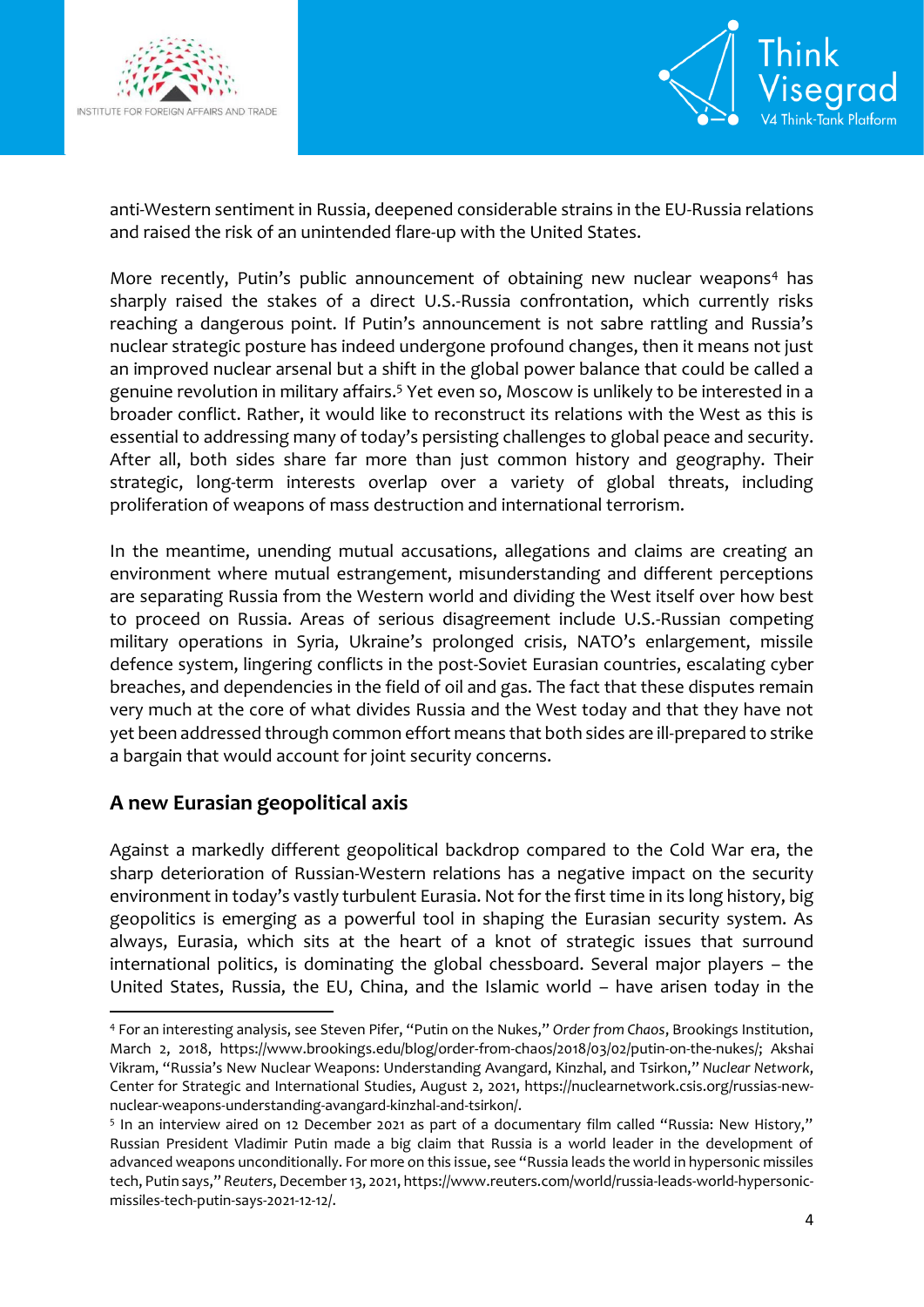



Eurasian chess game. Realizing that the emerging global order is being shaped by various twists and turns in the Eurasian geopolitics, they all vie for regional pre-eminence. Each of them pursues its own strategic goals in this resource-rich continental landmass. Each actor plays on its own and against each other, without siding openly with anyone for the moment.

Perhaps still more striking is that renewed great-power rivalries for spheres of influence and struggles for control over energy reserves and pipeline routes have uncovered shadow sides of the Eurasian high-stakes game. The point at issue is the geopolitical behaviour of major regional actors that have developed covert attitudes. At first sight it seems, that the new geopolitical environment dominated by the tensions between the West and Russia pushes the region's prime players to delicately and diplomatically balance their relationships with both sides and calibrate their policies accordingly. While in reality flirting with the West, most regional powers hide their true intentions and genuine stance and are taking joint steps behind the scenes to end the American unipolar world order. This is especially true of the Middle East, where the United States and the EU have displayed a discord over peace efforts, and sharpened regional differences between Iran, Saudi Arabia, Turkey and Israel.

More fundamentally, the Kremlin's military victory over the Islamic State in Syria has signalled Russia's renewed assertiveness in the Greater Middle East, provoking enormous dissatisfaction among Western powers that are not willing to share power with Moscow in the expanded region. Reinserting itself as a major power broker into the peace process, Russia has made it clear that its serious interests are protected not only in the Arab world but also in the entire Middle East where oil prices are set. How events in this long-troubled region will proceed is anyone's guess, but Eurasia's future geopolitical landscape will primarily depend on the volatile strategic situation in Syria, Iran, Turkey, Afghanistan, North Korea and the CIS countries.

Already now, however, quite noticeable is a new Eurasian geopolitical axis that is being quietly and steadily formed by the Russian-Chinese tandem. The simple fact that Putin's heavyweight partners in the BRICS and Shanghai Cooperation Organization (SCO) continue to back Moscow in its sharp tussle with Washington and Brussels proves that Russia is far from being isolated. Aligning itself more closely with China, Iran and India, on the one hand, and forging good partnership relationships with Turkey, Iraq, Saudi Arabia and Israel against all odds, on the other, Russia appears well prepared to confront a disordered world that NATO and the EU built after the 1991 breakup of the Soviet Union. The more the West tries to rally the world against Moscow and Beijing by demonizing Russia and containing China, the sooner Putin and his Chinese counterpart Xi Jinping will expand the region's political-strategic axis that may well include the post-Soviet countries.

A great Eurasian alliance may indeed abruptly appear in resistance to America's claims to world superiority, triggering a new unintended shift in geopolitical alignments. If Beijing, Tehran, Delhi and Ankara finally get fully sided with Moscow, then the game will be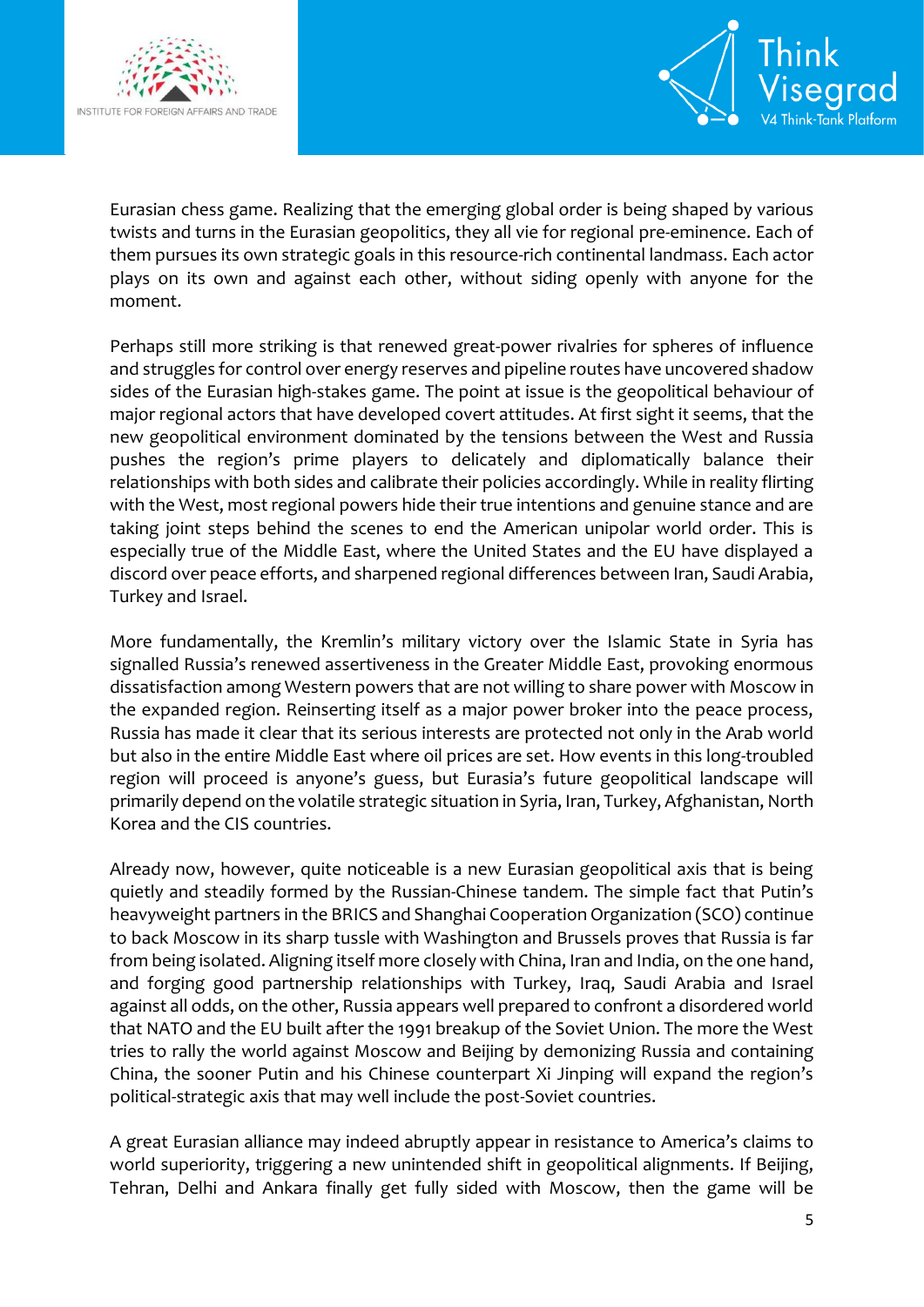



stopped, and the battle will end. Something like that will happen sooner or later anyway, even despite the West's attempts to slow down the final stage of the Eurasian chess game. Moreover, most regional powers view their relations with Russia as an interest-driven partnership. They may have an intention to develop new relations as allies and to commit themselves to continuously maintain strong interaction on the grounds of their mutual interests and actions prompted by shared concerns.

In uniting with Moscow for reaching common objectives, the Eurasian countries may display solidarity with Russia motivated by pragmatic reasons. Such a possible outcome may arise from region-to-region cooperation and strategic partnership-type relationships. Should this scenario happen, the world will eventually be more Eurasian and less Euro-Atlantic. But this goal can be achieved only if Russia displays readiness to assume a more meaningful leadership in global affairs and to ensure that a full-scale power shift will make the world more stable and secure than it is now.

### **Post-Covid scenarios for post-Soviet Eurasia**

In the meantime, the post-Soviet territory likewise represents one of the major theatres of great power competition between the United States, Russia and the EU. None of the CIS countries can cope with regional security problems without external help. Most of them expect principal powers to focus their resources, determine their priorities and thoroughly review the instruments in their foreign policy toolkit. Even as several countries of Eastern Europe, the South Caucasus and Central Asia are seeking greater intermediary assistance from global powers, Russia and the West have become involved in the geopolitical tug-ofwar over dominance in Eurasia, continuing to draw up war plans against one another. Such a complicated state of affairs explains why geopolitical shifts adversely affect peace processes in Donbas, Karabakh, Abkhazia, South Ossetia and Transnistria.

Clearly, Russia has always considered itself a great power that should be surrounded by semi-sovereign buffer states. Even today, the Russian factor plays a key role in the security situation in the entire post-Soviet space. Despite outside strategic concerns like the ongoing crises in Ukraine, the South Caucasus and other parts of the former Soviet Union, Russia has so far taken a proactive stance in CIS affairs, trying to convince the West that the Kremlin has a major potential in resolving security issues in their own backyard. Indeed, Moscow is seeking to create new, stronger, meaningful relations with CIS countries, and all the latest political steps by the Kremlin have been aimed at enhancing Russia's geopolitical position in post-Soviet Eurasia.

Russia's successful foreign policy in the region also results from the failure of Western powers in the CIS, or continuous weakening of their positions, in the least. As a result of Washington's failure to craft any coherent vision as to how the post-Soviet territory fits into U.S. broader strategy its role is increasingly defined through the prism of Russia. The lack of a meaningful U.S. response to the challenge posed by the protracted conflicts in Eastern Europe and the South Caucasus not only highlights the low level of U.S.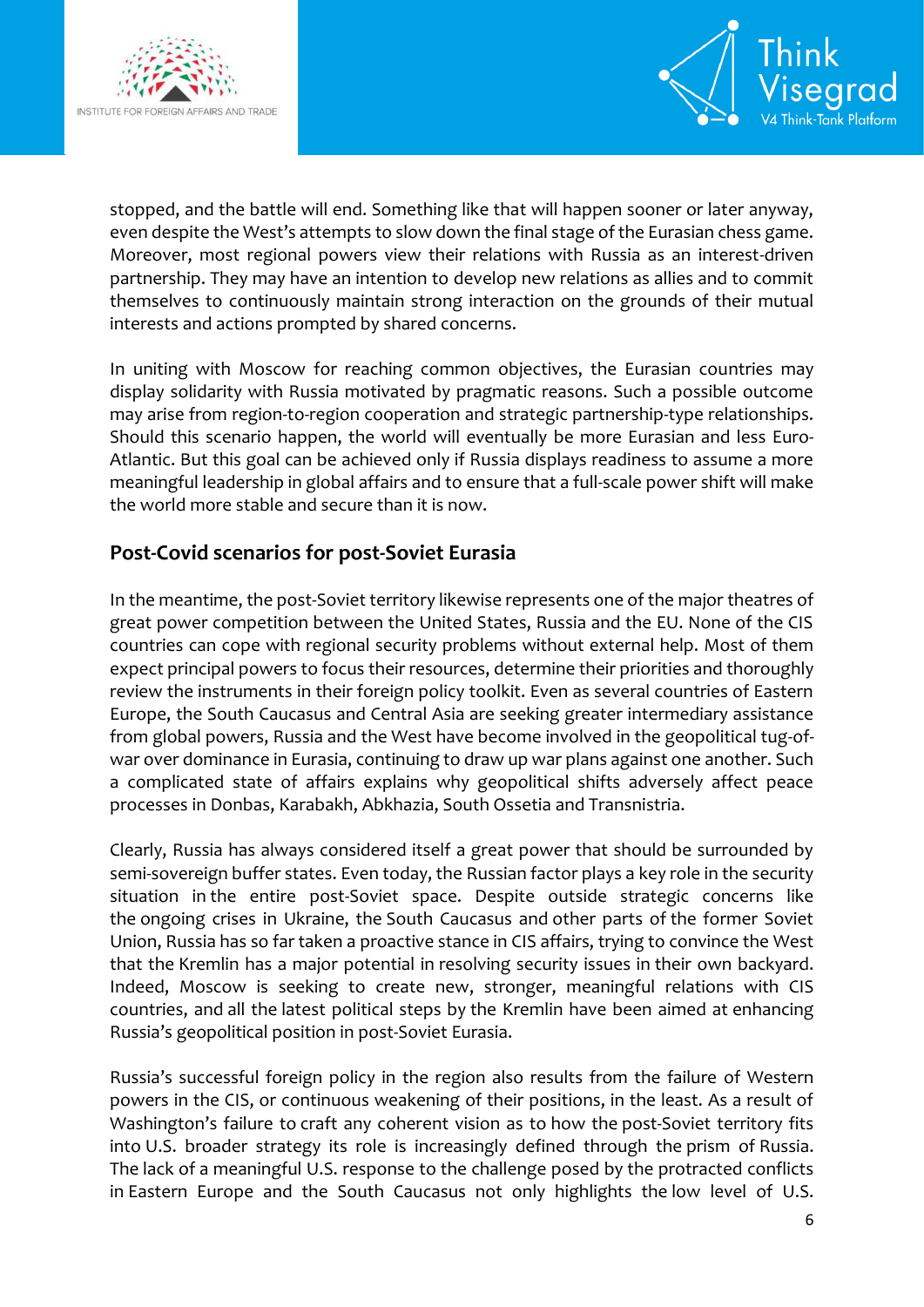

 $\overline{a}$ 



engagement in the conflict-torn regions but also casts doubt on its ability to be an effective player in international organizations such as the UN and the OSCE.

Mostly the same is true of EU's Eastern Partnership policy, which reflects an unconcerned attitude and offers a mere pittance to six countries - Armenia, Azerbaijan, Belarus, Georgia, Moldova and Ukraine. Despite an expansionist regionalist logic of EU integration geared toward acquiring reliable partners,<sup>6</sup> Brussels does not want to invite them as full members but rather seeks to make the entire region more controllable and to create a secure geopolitical buffer between itself and Russia. It is hence no surprise that since its launch, the Eastern Partnership (EaP) has been called into question for being ineffective. The critics have argued that the EU lacks the ability to offer its partner countries the full benefits of freedom, interaction and cooperation.<sup>7</sup>

All these factors have limited the EU's influence and enabled Russia, via "smart power" diplomacy, to consolidate its geopolitical standing in the "near abroad" countries. Moreover, Russia's heavy military presence in the conflict-torn areas has complicated the EU's strategic thinking on Eastern Europe and the South Caucasus. Moscow can affect the security situation of the post-Soviet states in both positive and negative ways, whilst Brussels does not have such direct leverage since the EU has refused to be a relevant security actor. The very fact that Brussels lacks the necessary tools to intervene in the peace processes, offering only confidence-building activities instead, vividly testifies to the absence of EU's visionary and principled approach to resolving regional security issues. These constraints have questioned the adequacy of the EaP and hindered Brussels's capacity to formulate a meaningful policy to deal with simmering secessionist conflicts.

Because the EU-sponsored EaP and the Russia-driven Eurasian Economic Union (EAEU) are in direct competition with each other, Brussels and Moscow are locked into a struggle over who is most capable of attracting the partner countries and under what terms and conditions. Integration policies in both the EU and Russia are built on the view that internal security challenges originate outside their borders. Russia generally regards closer regional integration with the EU as a geopolitical loss, while the EU views growing rapprochement with Russia as an attempt to restrain its own regional leverage.

Yet the challenge faced by Brussels in advancing a more integrated and effective policy in the Eastern neighbourhood is not only external but also internal to EU member states that still share relatively different views about the rationale, importance and ultimate goal of the EaP. The EU could not act coherently as a single state actor in devising a comprehensive strategy for the EaP region. The EU member states have not coordinated with each other

<sup>&</sup>lt;sup>6</sup> James Headley, "Is Russia Out of Step with European Norms? Assessing Russia's Relationship to European Identity, Values and Norms through the Issue of Self-Determination," *Europe-Asia Studies* 64:3 (2012): 428.

<sup>&</sup>lt;sup>7</sup> George Christou, "European Union Security Logics to the East: the European Neighborhood Policy and the Eastern Partnership." *European Security*, 19, no. 3 (2010): 413–430. See also Paweł Dariusz Wiśniewski, *The Eastern Partnership – It is High Time to Start a Real 'Partnership.'* Washington: Carnegie Endowment for International Peace, (2013): 38.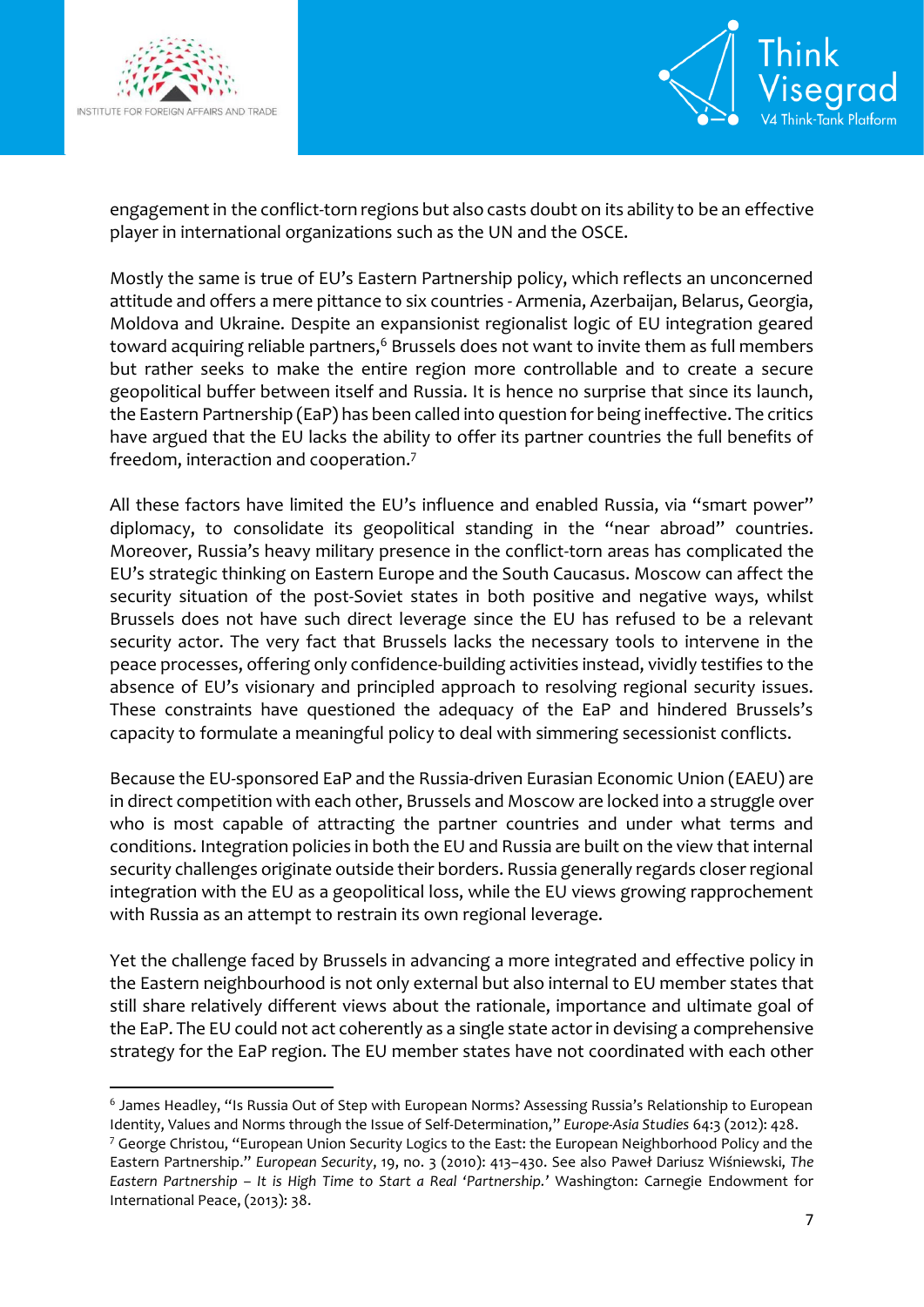



to craft achievable policy goals, while Russia and China are strengthening their strategic cooperation, putting forward joint narratives and moving closer to creating their own Eurasian security alliance to compete actively with the West. Such a complex reality involves two competing European and Eurasian visions for reshaping the region, which prolongs the cycles of instability but does nothing to resolve regional security problems in the shared neighbourhood.

Nevertheless, Ukraine has always had a special place in the Russian cultural and geopolitical mindset. Many Russians have difficulty seeing Ukrainians, at least those from the east, as a distinct people and instead argue that the two groups belong together. For Russia it is simply inconceivable that Ukraine is a foreign country because back in the tenth century, the Russian state and Russian Christianity were both born in the ancient city of Kiev (Kyiv), the capital of modern Ukraine. Moreover, the Kremlin has always been concerned with the presence of Russian-speaking populations in Crimea and in the eastern regions of Ukraine. It is also no less important to mention that the presence of the Russian Navy in the Crimean port of Sevastopol, with its extended lease until 2025, was strategically vital for Russian access to the Eastern Mediterranean and its naval base in the Syrian port of Tartus. Last but not least, the formal annexation of Crimea and incorporation into the Russian Federation in 2014 irretrievably altered the context of a wider regional security by making Russia the most significant power in the Black Sea region.

Clearly, the Ukraine conflict has become a critical turning point that exacerbated tensions between the West and Russia, but at the same time revealed their strong mutual dependence in the fields of energy, trade and security. While fears of a possible Russian military invasion of Ukraine continue to grow in the West, the Kremlin has repeatedly denied any plans to invade neighbouring state. Certainly, Russia has all the capabilities to invade but the key question is whether the Kremlin leader will decide to do so indeed. While Moscow strongly demands that Ukraine never be admitted into NATO, it is obvious that the US and its allies would never agree to these terms because NATO members in the region are at the easternmost frontier of the alliance. As tensions loom, the US and Russia are pulling on the knot of war, albeit both sides are well aware of the destruction that could follow.

But understanding of Russia's logic for the current crisis looks simple, though it requires a bit of explaining. Recent statements about future NATO membership for Ukraine and Georgia have sparked consternation in Moscow, making President Putin especially anxious about a possible Western military intervention into the post-Soviet space. The Kremlin has increasingly cast Western support for Ukraine as an existential threat, claiming that the former Soviet republic has been turned into an "ant-Russia" that NATO could use to attack or at least weaken Russian Federation. President Putin sees the possibility of Ukraine joining NATO and the alliance deploying weapons there as a "red line" for Russia. Increased military activity by the United States and its NATO allies in Ukraine has therefore caused Russia to shift its military posture in the Black Sea region. This in fact explicates Russian military build-up, including the amassing of troops and equipment near Ukraine's border.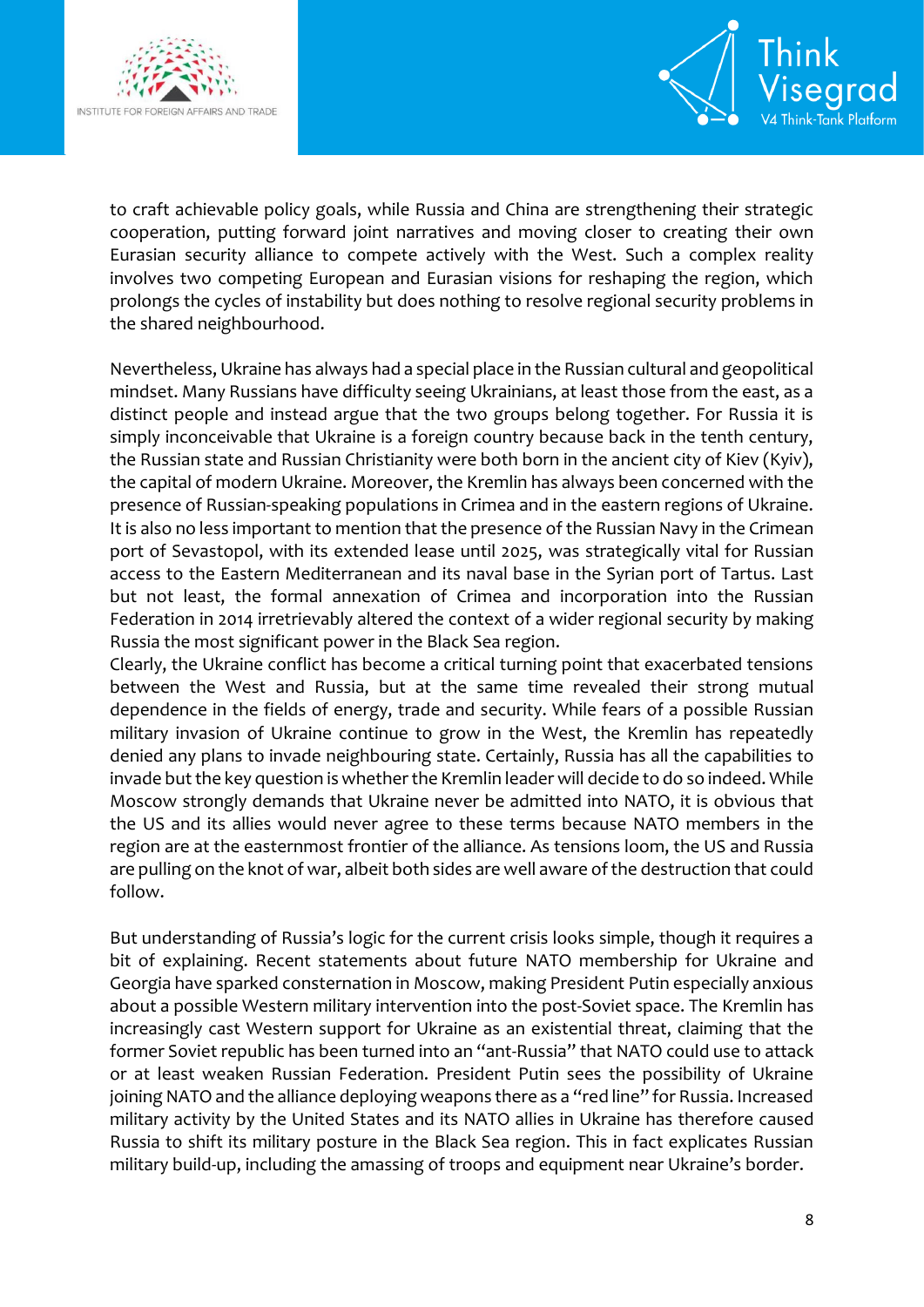

**.** 



In reality, there is nothing surprising, frightening or intimidating about contemporary Russian strategic behaviour. For the Kremlin strategists, NATO's advancing encroachment on Russia's borders implies Russia's exclusion from the European security space. For this reason, Moscow asked for guarantees that the United States and its NATO allies make a commitment not to keep forces or conduct any military activities in Ukraine and other post-Soviet countries. Sometimes, great powers do not fully realize the implications of their actions that result in an unnecessary escalation, which means that more countries and more weapons get involved, and before world leaders can contain conflict, it already leads the sides ending up in a full-scale war. If the current Ukraine crisis escalates out of control, there is indeed a serious risk of new armed conflict in Europe, even at a time when most countries are dealing with the ongoing Covid-19 pandemic and growing economic woes. The failure of a series of diplomatic talks in European capitals to defuse the mounting crisis on Ukraine's border could have an even more dire consequences. The gap in security perceptions is so strong and broad that as much diplomatic effort as possible could be necessary to de-escalate and seek an obvious way out. Therefore, during the tense period, it is always essential to stay in constructive dialogue to avoid an outright and potentially disastrous confrontation.

Even so, the greatest problem for the West is that despite 30 years of sovereign statehood, several of the post-Soviet states remain weak and unstable to protect their national interests in a consistent manner. $8$  They lack strength to defend themselves and deter a Russian advance. The tragic events of January 2022 in Kazakhstan where, in an unprecedented move, President Kassym-Jomart Tokayev invited the Russia-led Collective Security Treaty Organization (CSTO) troops to restore order, once again proved an increased reliance of Central Asia's largest country on the Russian security umbrella. This is also the case for Armenia, Belarus, Tajikistan and Kyrgyzstan where Russia does have military bases, let alone joint military drills frequently conducted under the auspices of the CIS or CSTO.

Consequently, Russia is seen as essentially having a monopoly over reshaping the security architecture in the post-Soviet space. While the Kremlin views regional security of the CIS as fundamental to their interests, Western powers simply underestimate Russia's increased role in orchestrating today's geopolitical processes in post-Soviet Eurasia. This means that neither the United States nor the EU are ready to offer CIS countries a real alternative to Russian policies. The failure of the West to design a sound workable action plan for dealing with Russia's post-Soviet neighbours indicates that it is almost impossible for the United States and the EU to guarantee security for these nations. It is thus no surprise that Western powers have been unsuccessful in their post-Soviet strategies. The resulting lack of a common and integrated strategy may lead to a gradual withdrawal of Western democracies from the CIS and the loss of ground to Russia's more assertive foreign policy.

<sup>8</sup> Author's private conversation with several Western officials who requested anonymity, Berlin, Brussels and Vienna, September – November 2019.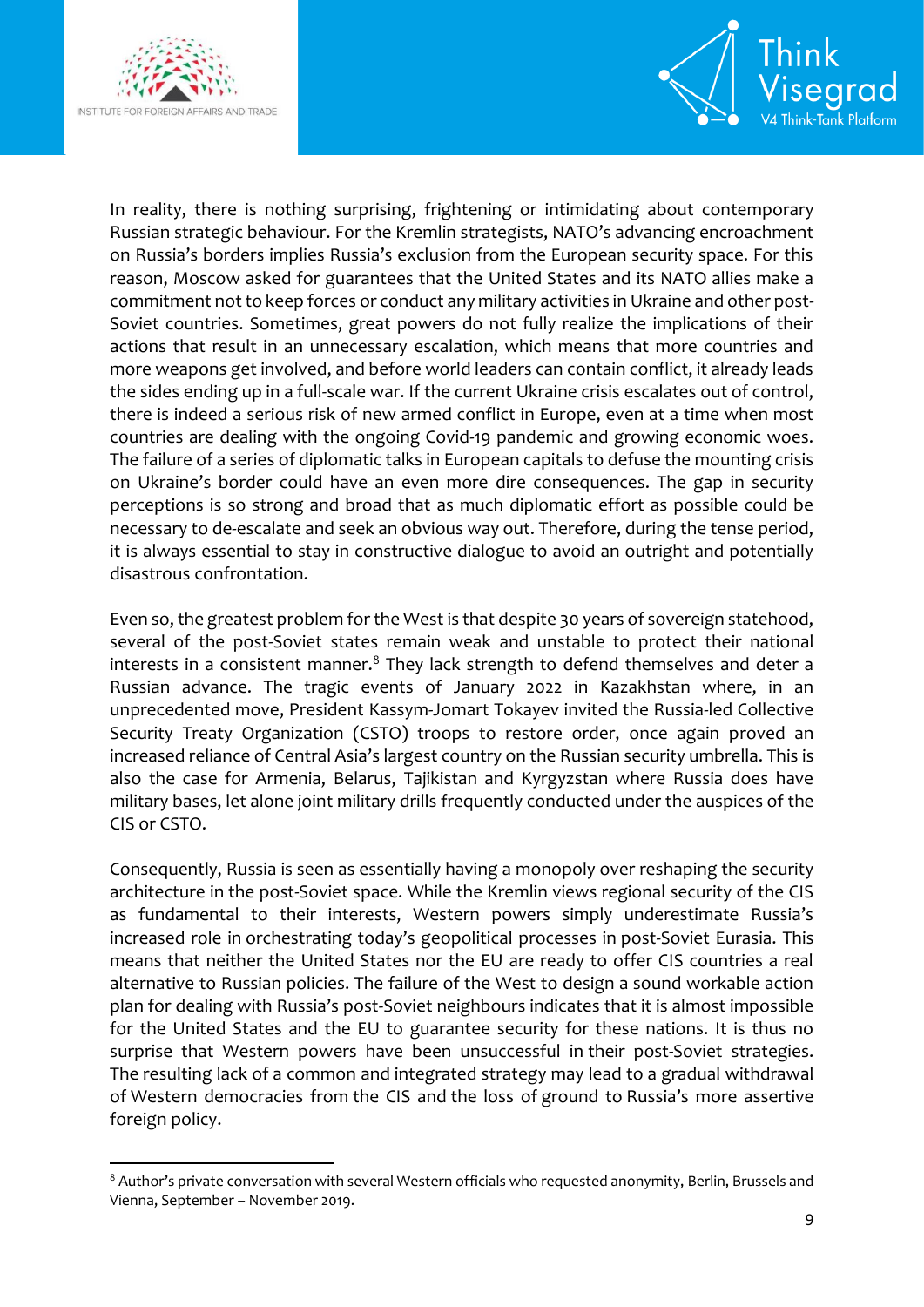



Simultaneously, Russia may be successful in helping some CIS countries resolve armed conflicts, thereby fostering greater stability in the entire region. One good example can be the Second Karabakh War, which was halted by the Kremlin-brokered ceasefire deal signed on 10 November 2020 by the leaders of Russia, Azerbaijan and Armenia. Vladimir Putin's key role in ending the hostilities moved Russia to the forefront, whereas President of Azerbaijan Ilham Aliyev has managed to make Recep Tayyip Erdogan's Turkey a party to any future final peace settlement.<sup>9</sup>

Most local leaders know well that Moscow's blessing will be a necessary precondition for any political solution or peace agreement because the Kremlin holds the key to the major security puzzles. Also, many CIS leaders and Russian counterparts have certain ingrained affinities, not least that they were educated during Soviet times. They speak a common lingua franca, have close personal ties, and share a similar understanding of the geopolitics of the region, not to mention Russia's centuries-old influence over the economics, politics and security of the area. So, many states see Russia not as a threat, but a natural ally against domestic and external threats.

Interestingly, President Putin described Russia as "not just a country but a distinct civilization." <sup>10</sup> It is no surprise, then, that the Kremlin strongly wishes to recreate the former Soviet territory with a new outlook, mainly arguing that "Eurasian integration is a chance for the entire post-Soviet space to become an independent centre for global development, rather than remaining on the outskirts of Europe and Asia."<sup>11</sup> As one Moscow-based policy analyst points out, it is not imperial ambition that lies at the heart of this policy, but rather Russia's security needs, whereby the Russian policymaking process is defined by the best way to maintain security.<sup>12</sup>

**<sup>.</sup>** <sup>9</sup> The Russia-Turkey-Azerbaijan trio has created a completely new geopolitical reality in this still troubled region. The adoption of a new status quo between Armenia and Azerbaijan with the participation of Turkey as an observer, but with the leading role of Russia through military presence in Karabakh has certainly complicated Western strategic thinking on the South Caucasus. For details, see Elkhan Nuriyev, "Bullets Points and Strategic Recommendations from Azerbaijan," in Frederic Labarre and George Niculescu (eds.) *What Future for Nagorno-Karabakh in the Wake of the 2020 Six-Weeks War?* Study Group Publication Series, National Defence Academy, Vienna, Austria, 2 (2021), 13-18. Available online at [https://www.pfp](https://www.pfp-consortium.org/news/what-future-nagorno-karabakh-wake-2020-six-weeks-war-study-group-information-available-now)[consortium.org/news/what-future-nagorno-karabakh-wake-2020-six-weeks-war-study-group-information](https://www.pfp-consortium.org/news/what-future-nagorno-karabakh-wake-2020-six-weeks-war-study-group-information-available-now)[available-now](https://www.pfp-consortium.org/news/what-future-nagorno-karabakh-wake-2020-six-weeks-war-study-group-information-available-now).

<sup>10</sup> Ilya Klishin, "Putin and the 'Distinct Russian Civilization'" *The Moscow Times*, May 25, 2020. Available online at [https://www.themoscowtimes.com/2020/05/25/putin-and-the-distinct-russian-civilization-a70370;](https://www.themoscowtimes.com/2020/05/25/putin-and-the-distinct-russian-civilization-a70370) see also Andrei Tsygankov, "Crafting the State-Civilization: Vladimir Putin's Turn to Distinct Values." *Problems of Post-Communism*. 63, no. 3 (2016): 145-158.

<sup>11</sup> Vladimir Putin, Speech before members of the Valdai International Discussion Club. Moscow, Russian Federation, September 20, 2013. The online transcript is available at [https://valdaiclub.com/a/highlights/vladimir\\_putin\\_meets\\_with\\_members\\_the\\_valdai\\_international\\_discuss](https://valdaiclub.com/a/highlights/vladimir_putin_meets_with_members_the_valdai_international_discussion_club_transcript_of_the_speech_/?sphrase_id=701234) ion club transcript of the speech /?sphrase id=701234.

 $12$  Author's private conversation with a Russian political scientist who requested anonymity, Moscow, 6 May 2018.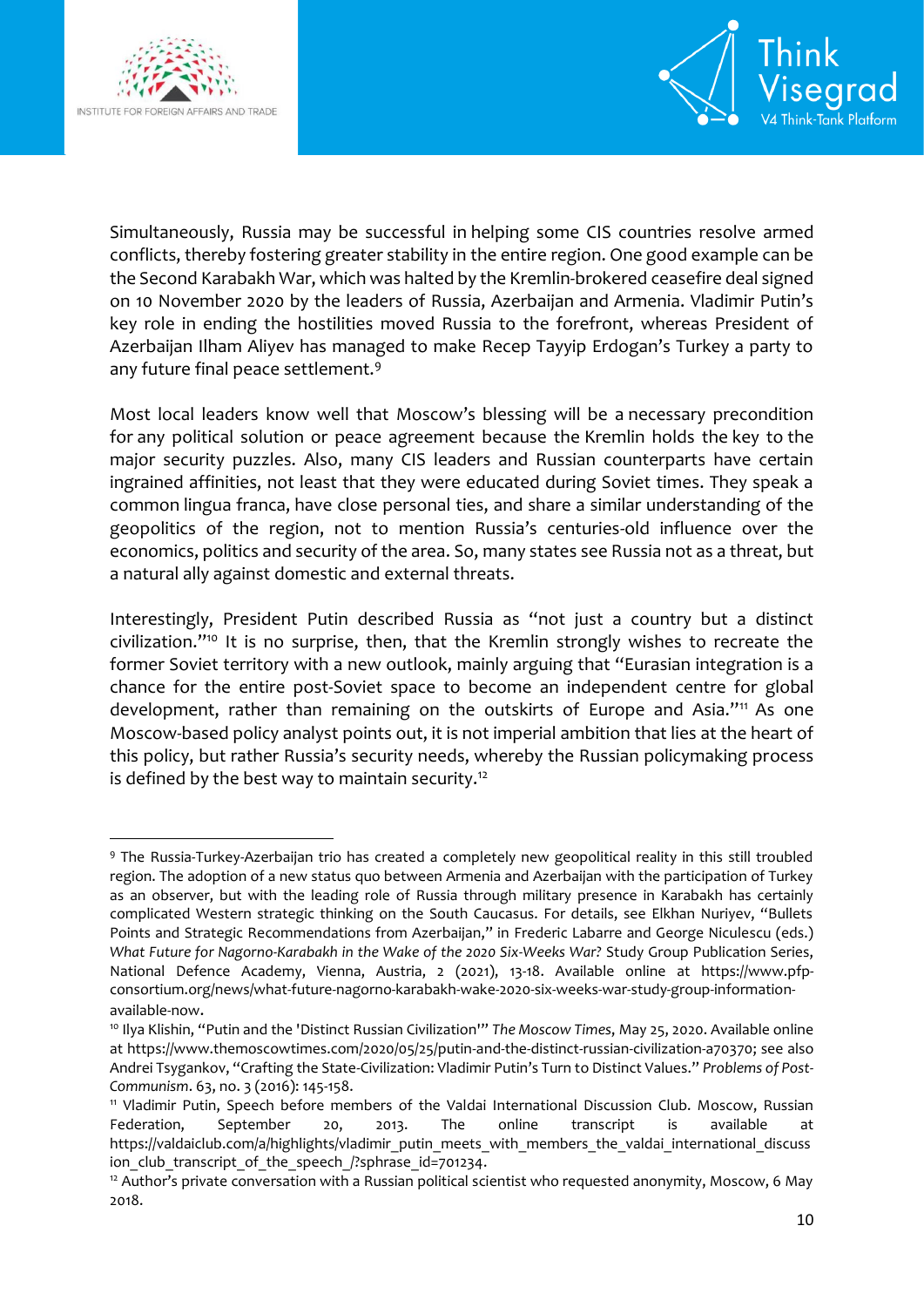

**.** 



Strategically, however, the Kremlin may still see former Soviet countries as protective buffer states. Through BRICS, SCO and scores of joint energy projects and counterterrorism manoeuvres, Russia collaborates closely with China, Turkey and Iran to keep CIS countries peaceful, compliant and relatively free of Western penetration. The return of global Russia may even push Moscow to view the post-Soviet world in a completely new way. The very fact that President Putin once famously noted that the collapse of the USSR was the greatest catastrophe of the twentieth century demonstrates his long-term goal to restructure the CIS by shifting away from confederation to a much more consolidated form of a new union in which economic, political and military factors are expected to dominate. Such a regional perspective best illustrates Russia's broad interests, of which Putin's Eurasian Union is but one important part.

It is commonplace among Western scholars to define Russia as a revisionist power.<sup>13</sup> Yet the character of Russia's revisionism, including whether it adopts neo-imperial forms, is largely shaped by foreign and domestic influences. Some experts in Moscow have therefore called Russia a "restorative power" seeking to reclaim what it believes is rightfully its own.<sup>14</sup> The restoration of the *status quo ante* implies a reversion to colonial boundaries. This is exactly why Putin famously said in a recent interview that former Soviet republics had left the USSR in 1991 together with "a huge amount of traditional historically Russian land."<sup>15</sup> Although his spokesperson later rebutted territorial claims on ex-Soviet nations, Putin's statement seems to have questioned the redrawn borders of Russia after the collapse of the Soviet Union.<sup>16</sup> This vividly suggests that the Kremlin leader has indeed revised the post-Cold War security order to something Russia sees as more favourable to her geostrategic goals. This likewise means that not merely Russia's smart power at work but its regional hegemony has been expanded through the EAEU as its institutional mechanism.

While assessing prospects for Eurasian integration, Moscow makes strategic decisions that advance the Russian agenda of geopolitical influence and economic cooperation in the CIS space. In order to succeed with the EAEU and become a centre of regional integration, however, Russia should first modernize itself and demonstrate its potential for long-term

<sup>13</sup> Ivan Krastev, "Russian Revisionism." *Foreign Affairs*, March 3, 2014. Available online at [https://www.foreignaffairs.com/articles/russia-fsu/2014-03-03/russian-revisionism.](https://www.foreignaffairs.com/articles/russia-fsu/2014-03-03/russian-revisionism) For an alternative viewpoint, see also Fiodor Loukianov, "Russia, a Revisionist Power?" *[Politique étrangère](https://www.cairn-int.info/journal-politique-etrangere.htm)*, Issue 2, (2015): 11- 24.

<sup>14</sup> Author's private conversations with Russian political scientists who requested anonymity, Moscow, May 15, 2016.

<sup>15</sup> Vladimir Putin, "Gifts from the Russian People" *Russia-1 TV*, June 21, 2020, Original comments in Russian language are available at [https://www.youtube.com/watch?v=GcNEb9VZvzw&feature=youtu.be.](https://www.youtube.com/watch?v=GcNEb9VZvzw&feature=youtu.be) See also Nataliia Popovych and Danylo Lubkivsky, "Czar Putin Wants a New Age of Empires." *UkraineAlert*, Atlantic Council, Washington, DC (6 July 2020), online at [https://www.atlanticcouncil.org/blogs/ukrainealert/czar](https://www.atlanticcouncil.org/blogs/ukrainealert/czar-putin-wants-a-new-age-of-empires/)[putin-wants-a-new-age-of-empires/.](https://www.atlanticcouncil.org/blogs/ukrainealert/czar-putin-wants-a-new-age-of-empires/)

<sup>16</sup> "Kremlin Denies Eyeing Territorial Claims After Putin's Comments In Documentary." *RFE/RL*, June 22, 2020, available at [https://www.rferl.org/a/kremlin-denies-eyeing-territorial-claims-after-putin-s-comments-in](https://www.rferl.org/a/kremlin-denies-eyeing-territorial-claims-after-putin-s-comments-in-documentary/30684797.html)[documentary/30684797.html.](https://www.rferl.org/a/kremlin-denies-eyeing-territorial-claims-after-putin-s-comments-in-documentary/30684797.html)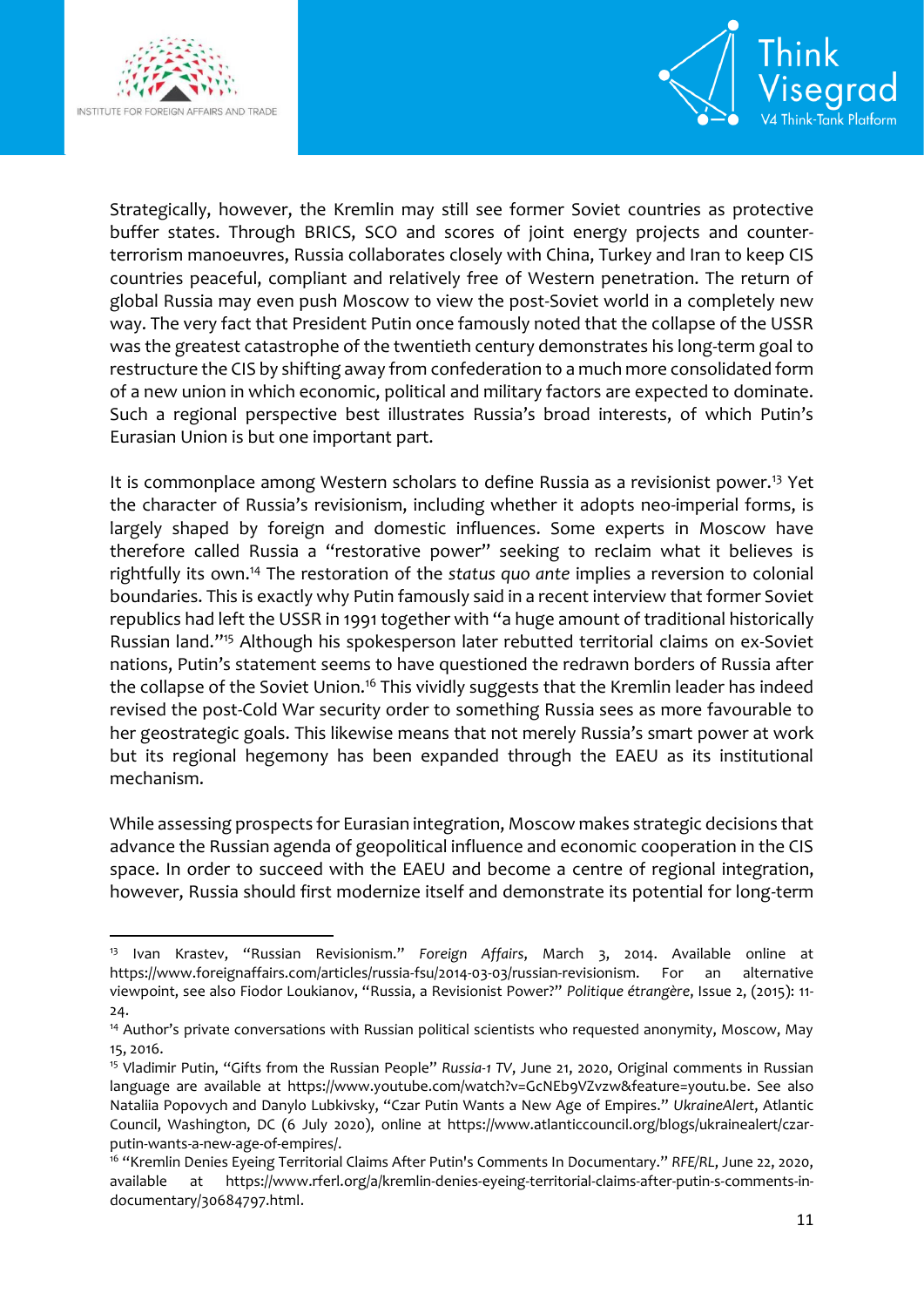



stability at any cost. Only by doing so can Moscow boost the Eurasian Union's attractiveness for the partner countries.

But all the same, the already-strained Russia-West relations could easily contribute to the future isolation of the CIS region. The Kremlin is talking more and more about the need to protect the state's frontiers and turn them into an impenetrable barrier against terrorists, criminals and would-be enemies. A stronger (than in the 1990s) Russia may further enhance its geopolitical clout in various, subtle ways to develop and execute problem-solving scenarios that would gratify not only Russia's interests but also those of the entire post-Soviet neighbourhood. Such a move could urge CIS political leaders to accept the Kremlin's rules and eventually integrate their countries more fully into the Eurasian Union.

As Russia and the West have entered a tense period of prolonged mutual distrust, the way forward for CIS countries is indeed difficult to discern. But yet the Kremlin seems to be waiting for a suitable time and favourable circumstances before putting Russia's weight behind a solution to security issues in the region: when a new, beneficial geopolitical situation that fits well into Russia's strategic interests is finally formed in the CIS territory. This is why the next few years will prove decisive in the struggle to reshape the post-Soviet neighbourhood and incorporate Russia's 'near abroad' countries into a new cohesive integrated union. The final chapter of the post-Soviet states is therefore still being written, and there is much work to do before long-term stability and lasting peace are firmly rooted in this part of the world.

#### **A new way forward for European security order: challenges and prospects**

As it was the case a century ago, the world is again facing a challenge: how to establish European security in view of changed realities? This is the most important task the politicians and decision makers face at present.

World politics often is about different psychologies, different narratives, and various perceptions of reality and about the persistence of historical experience, in particular that having to do with war, conflict, violence and oppression. Europe is replete with bitter historical memories and many of them can be felt in modern international relations.

Although relations between Russia and the West are still marked by conflicting interests and different interpretations of each other's strategic aims, there is room for them to listen, understand other perspectives, and try to de-escalate tensions. A major challenge in finding a new stable architecture for European security lies in bridging the psychological gaps between the various sides, which are created by perceived differences in values and goals. What is needed is a sense of realism on all sides involved and this requires a carefully crafted action-oriented negotiation, by which differences are contained and commonalities are accentuated - a well thought-out international diplomacy that might become as important as the policy of détente was in the 1970s.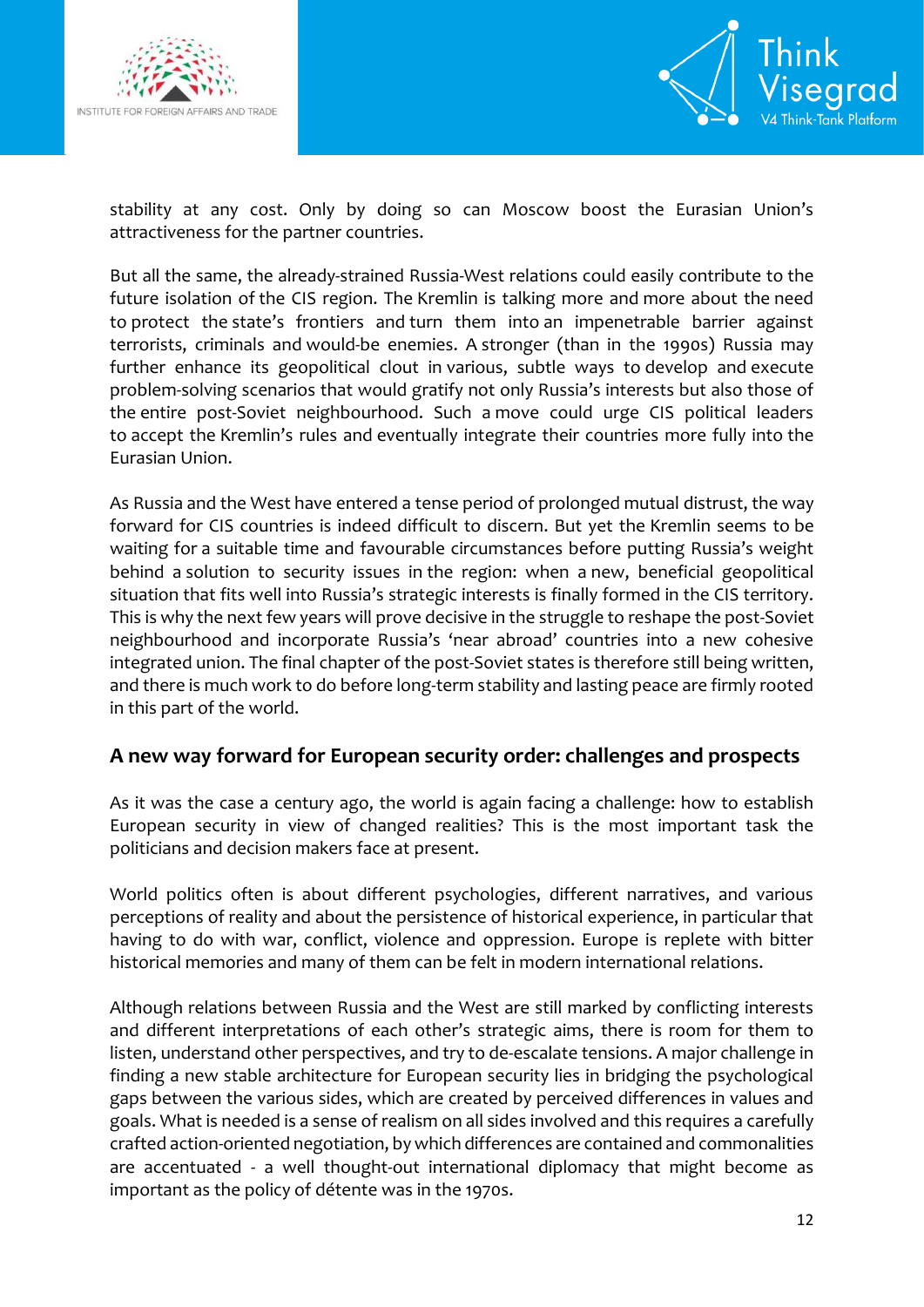



Restarting a constructive relationship between Russia and the West is indeed essential to addressing many of today's more difficult challenges to international peace and security. The road to settling European problems encompasses the search for joint responses to new risks and threats. The subject matter experts should thoroughly examine the current situation and derive conclusions about the kind of Europe all the Europeans want to build and how they want to live in the twenty-first century. To do that, Russians, East Europeans and Westerners need to cast aside past dogmas and recipes in the area of security policy.

Moscow, Brussels and Washington should seek to identify common ground on which to build trust and confidence and to see whether they can create a trilateral relationship, which is characterized by stable expectations of the strategic intentions of all parties involved. This, in turn, may help to restore a crisis management dialogue channel and to resolve outstanding conflicts, even though for the time being strategic competition and joint attempts at problem solving will somehow have to coexist in relations between Russia and the West.

Put bluntly, Kremlin decision makers should reconcile themselves with the idea that Russia will not get far by seeking a veto over developments in Europe. In turn, East Europeans need to accept that it is in their own interests not to emphasize what divides them from Russia, but rather what brings them together. Past failures in conflict resolution will be now, under a more critical political situation, even more difficult. Hence, every state with separatist movements in Eastern Europe and the South Caucasus has to find a new balance between engaging with and balancing Russia. The United States should reconcile itself with the fact that the world is indeed moving towards a more multipolar order and that new competing centres of power are emerging. This may require fresh approaches towards coexisting with these rivals on the U.S. part.

It is nevertheless tremendously relevant today to understand Russia's contemporary geopolitics under President Putin administration. For the United States, understanding the high price Russia is willing to pay to regain its influence in the post-Soviet Eurasia is imperative to developing a coherent and viable strategy. For Russia, realizing the long-term costs of its assertive foreign policy actions in the CIS territory is urgently required. For the EU, the question about how to end the ongoing crisis in Ukraine in particular and how to alleviate the situation of uncertainty in other countries of the common neighbourhood with Russia in general has become increasingly important in recent years.

Consequently, there is a strong need for a practical solution, based on the fact that new conflict resolution mechanisms can stimulate a new European security order where Russia can advance its interests by acting within the system and from which other post-Soviet countries do not perceive a threat against their national security. This suggests convening a European Strategy Group, where Russia and the EU can exchange views on European security and seek solutions to today's complex challenges.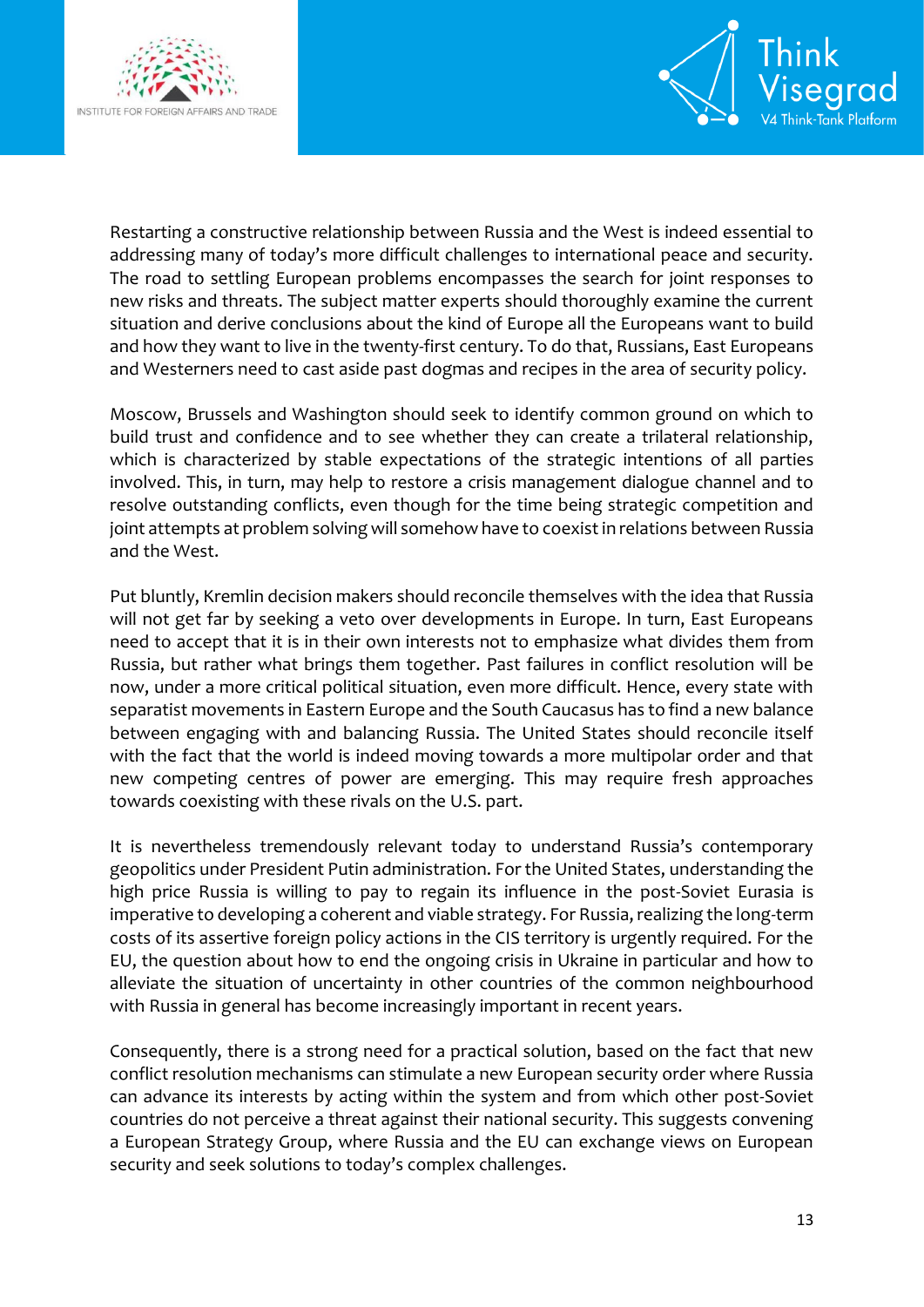



It would be an opportune time to begin solving the most pressing problems with the mutual exchange of information and with the establishment of joint contact groups of representatives of different organizations that are dealing with the vital issues of the European agenda. Then, coordination could be intensified on the basis, inter alia, of agreements on the mechanisms for adopting coordinated, mutual decisions. An example would be the conduct of the peacekeeping operations and civilian monitoring missions using the material resources and infrastructure of the OSCE, CSTO, and the EU.

In general, the OSCE remains the preferred vehicle for a wider security dialogue and cooperation in Europe. It is important that all OSCE member states understand that the Europe of the twenty-first century should be free of both new and old dividing lines. The elaboration of a new security model is hence a concrete means of reaching that goal.

Clearly, a good option for renewed security dialogue could be a new conference for security and cooperation in Europe – "OSCE 2.0" which would revive the Helsinki Final Act's forgotten instruments and put all post-Soviet territorial conflicts on the table. That would mean the return of the OSCE as a security organization and not only as an administrator of regional conflicts like in the past. All this requires strategic debates about a new European security order by the EU, Russia and the US.

However, the OSCE itself needs to be transformed and strengthened. The organization should play a more proactive role in European security affairs. That is why a more energetic approach is required to improve the OSCE institutions and mechanisms for better use, including putting into practice the regional tables that proved valuable at the time of building a new European security order. Initiating this process aimed at consolidating regional stability in post-Soviet territory could result in the creation of an "Eastern Table" for conflict resolution in Ukraine, Moldova, and the South Caucasus.<sup>17</sup> Harmonizing relations between NATO and the Russia-led CSTO and between the EU and the EAEU should also become "OSCE 2.0" priorities.

## **Conclusion**

Evidently, Russia remains a vital element of the rapidly developing European security order. Rethinking Russia could therefore start with considering it not as a threat to the West but rather as a critical contributor to Europe's evolving security system. Instead of blaming Russia for everything that goes wrong in world affairs, Western leaders should answer one

<sup>1</sup> <sup>17</sup> "Eastern Table" comprising a dedicated group of experts on Eastern Europe and the South Caucasus should be created to discuss and seek solutions on regional conflicts, which would then be integrated into a wider pan-European security model. This Eastern Table should also deal with regional economic issues and transnational security threats in order to provide a conflict foresight and a rapid response capacity with a special focus on confidence and security building measures. For more on this issue, see Elkhan Nuriyev, "Peace building in the Eastern Partnership: what roles for Russia and the EU? *ZOiS Spotlight* 45/2019, December 4, 2019, online version available at [https://neweasterneurope.eu/2020/01/30/how-the-eu-could](https://neweasterneurope.eu/2020/01/30/how-the-eu-could-help-re-energise-peace-processes-in-the-eastern-partnership/)[help-re-energise-peace-processes-in-the-eastern-partnership/.](https://neweasterneurope.eu/2020/01/30/how-the-eu-could-help-re-energise-peace-processes-in-the-eastern-partnership/)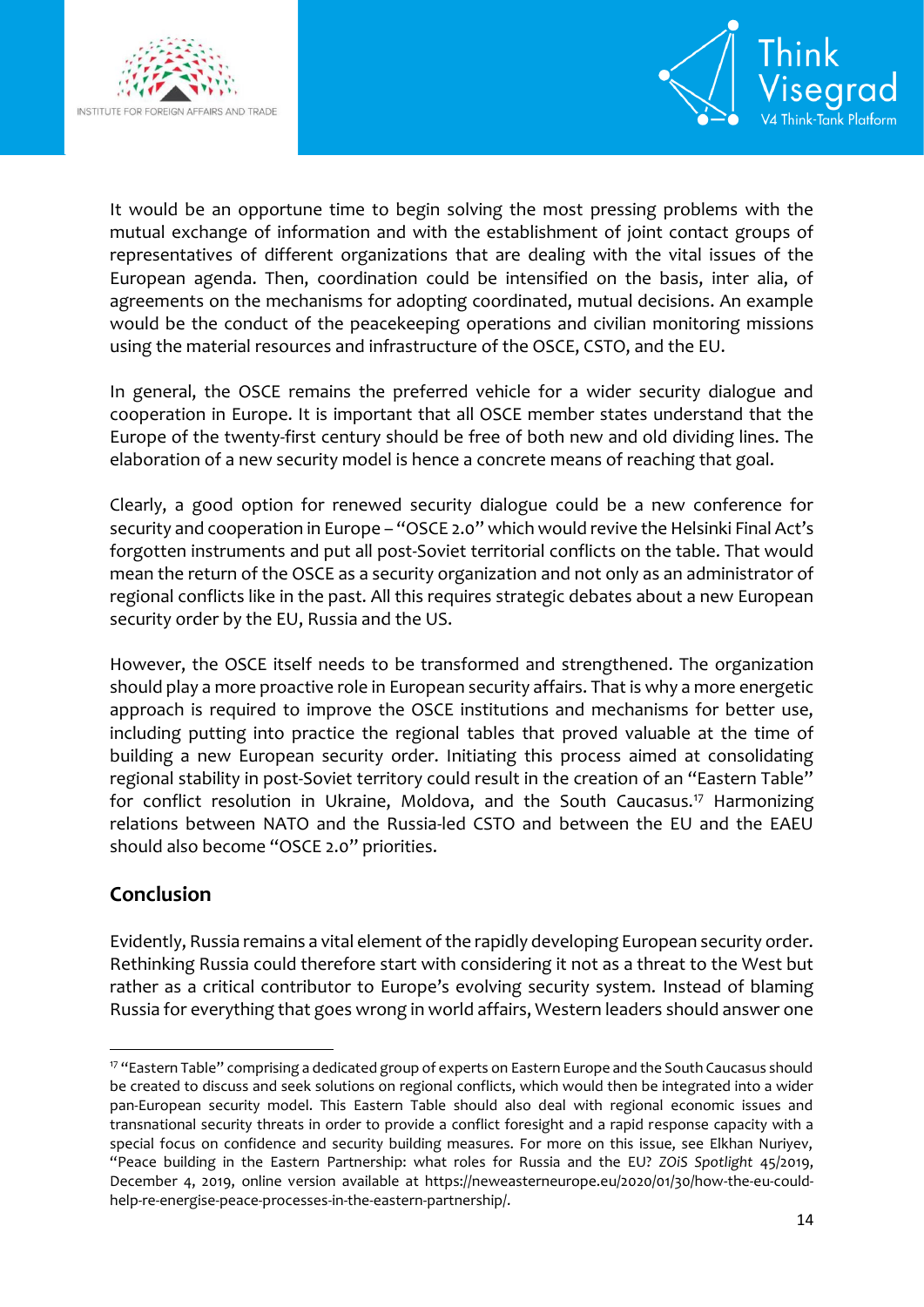



fundamental question that is essential for building an up-to-date European security system: Can Russia and the West ever become genuine partners, or will they remain forever adversaries?

This poignant question makes us consider broader, more politically sensitive questions: Do Russia and the West have the capacity to learn from history? Are they destined to go on making the same mistakes over and over again? Are they going to cooperate internationally in ventures that can unite them and help build a safer Europe and hence a peaceful world, or will they fail that test? These are perhaps the most difficult questions for the international community to answer as they concern the future of Russian-Western relations in the coming years. The answers to them may be yes and no.

Both sides may still find understanding through leaning the implications of past follies and errors, and committing themselves to seeing the signs of the new times and the meaning of change. True, geopolitical games are endless in nature. Sometimes they even become dangerous, especially when players breach the established rules and cross the red lines. An illustrative example is the Ukraine prolonged conflict – quirky, infuriating, intriguing, and wearying – that has definitively posed an "Eastern Question" to which Moscow, Brussels and Washington have so far failed to find a clear answer. That is largely because Russia and the West are engaged in fighting the Ukraine crisis instead of trying to solve it in earnest.

Addressing the Eastern Question requires building a new European security architecture that is comprehensive, flexible and acceptable to all. Neither Russia nor the West needs the re-emergence of Cold War-like security blocs which present serious risks to European stability. Instead they need a new model of international relations that would convert Europe to a better and safer system of comprehensive security. This is a policy of the necessity to forge a new cooperative security system in which Russia, the United Stated and the EU may well become founding members.

Time has shown that the United States and the EU have no credible strategies for containing Russia. Therefore, even in the highly violent, imperfect world that exists today, finding a middle ground between reconciliation and confrontation could be a positive outcome. Delaying to do so would merely make the endgame much worse. If the United States and the EU want to ensure a safe future for Europe, it should reconsider the European security order and keep the door open for a cooperative security relationship with Russia.

To succeed, Western leaders must change their approach to the Eurasian endgame, rejecting the assumptions that have shaped their policies since the beginning of the post-Cold War crisis of the world order. In order to confront emerging global challenges together and to enhance tomorrow's prospects in the post-Covid-19 era, Russia and the West will have to demonstrate willingness to enter into talks without any preconditions. The key to success in the negotiating process is finding mechanisms that would harmonize relations between NATO and the Russia-led CSTO and between the EU and the EAEU. And